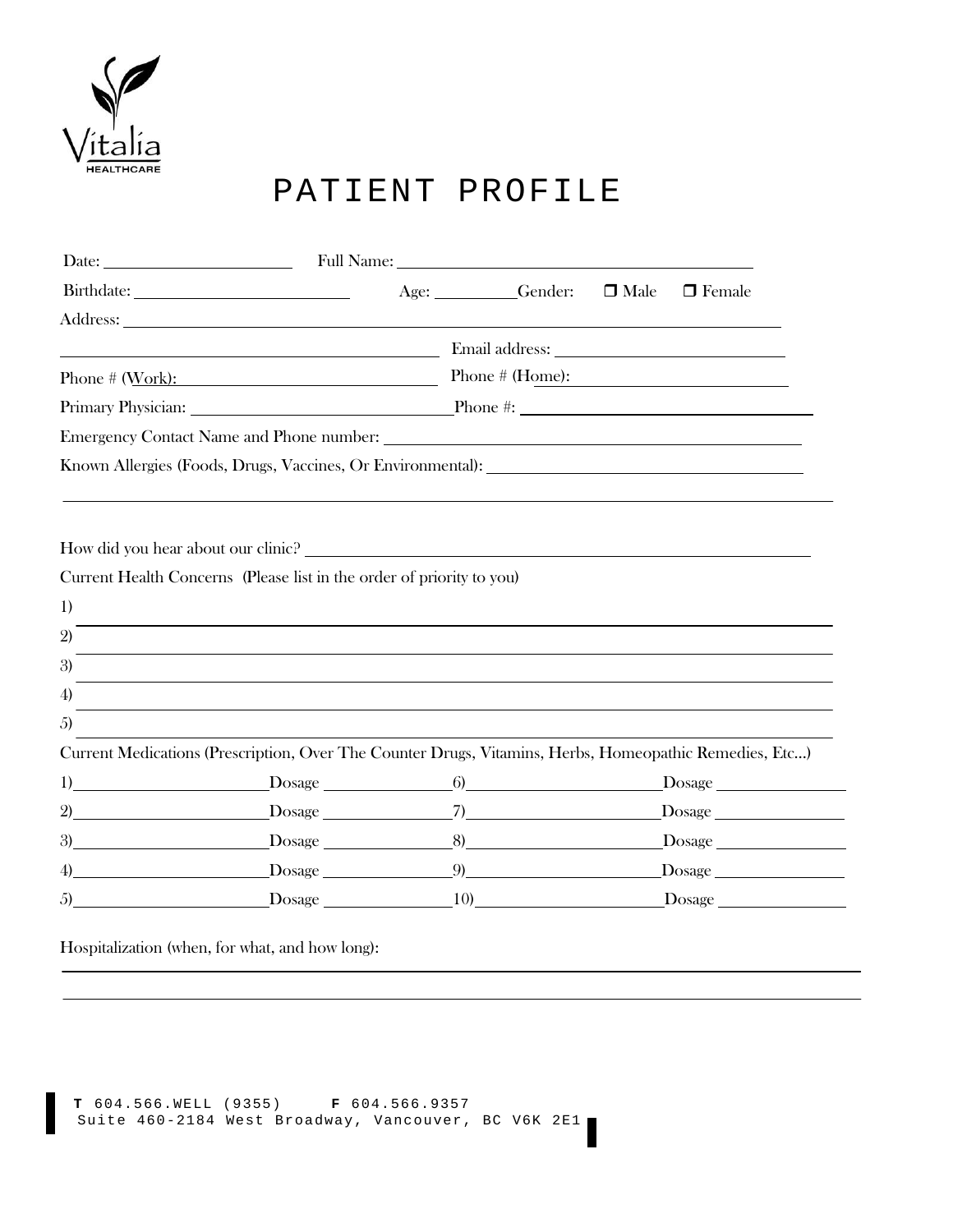|                                                   | Last Complete Physical Exam Date: Describe Any Abnormal Findings: 1996                                                               |
|---------------------------------------------------|--------------------------------------------------------------------------------------------------------------------------------------|
| Last PAP Smear Date: Material Results: Normal     | $\Box$ Abnormal                                                                                                                      |
|                                                   | $\Box$ Abnormal                                                                                                                      |
| Do you do monthly self-breast exams? □Yes         | $\Box$ No                                                                                                                            |
| PERSONAL LIFESTYLE                                |                                                                                                                                      |
| Tobacco use:<br>$\Box$ No                         | □ Yes How long? Cigarettes Per Day?                                                                                                  |
|                                                   | Caffeine Consumption (Coffee, Tea, Soft Drink): □ No □ Yes Daily Intake____________________________                                  |
| $\Box$ Yes<br>Alcohol consumption: $\Box$ No      | Daily Intake                                                                                                                         |
| Recreational drug use: $\Box$ No<br>$\Box$ Yes    |                                                                                                                                      |
| Describe your average meals:                      |                                                                                                                                      |
|                                                   |                                                                                                                                      |
|                                                   |                                                                                                                                      |
|                                                   |                                                                                                                                      |
|                                                   |                                                                                                                                      |
|                                                   |                                                                                                                                      |
|                                                   | How many glasses/liters of water do you drink per day?                                                                               |
|                                                   | Average hours of sleep per night: Do you take pills or herbs to help you sleep?<br>$\Box$ No $\Box$ Yes                              |
| Do you have difficulty sleeping?<br>Do you dream? | $\Box$ Daily<br>$\Box$ Sometimes<br>$\Box$ Often<br>$\Box$ Never<br>$\Box$ Daily<br>$\Box$ Often<br>$\Box$ Sometimes<br>$\Box$ Never |
| SOCIAL HISTORY                                    |                                                                                                                                      |
| Marital status $\Box$ Single                      | $\Box$ Married $\Box$ Significant other/Common law $\Box$ Widowed                                                                    |
|                                                   |                                                                                                                                      |
|                                                   |                                                                                                                                      |

**T** 604.566.WELL (9355) **F** 604.566.9357 Suite 460-2184 West Broadway, Vancouver, BC V6K 2E1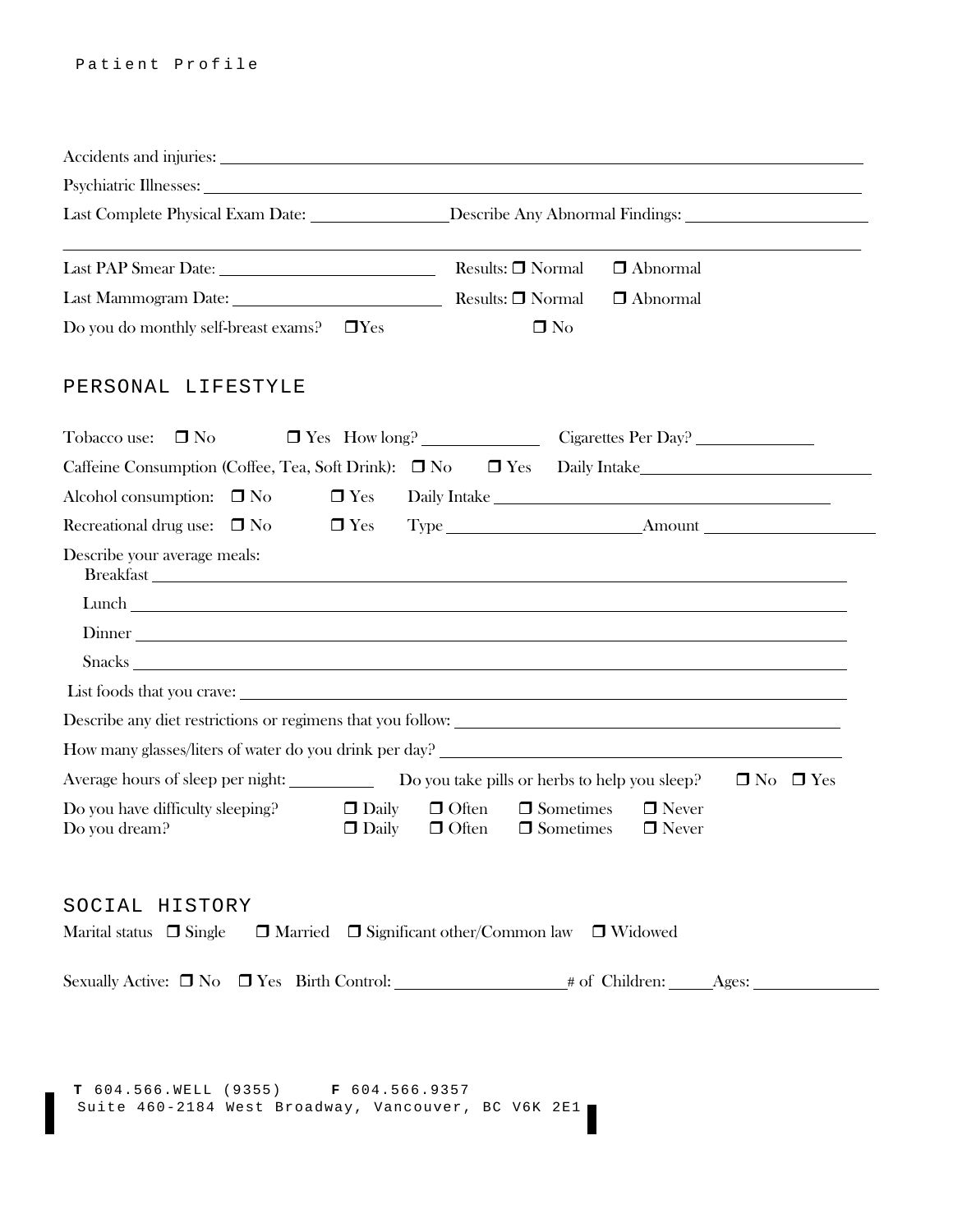|                  | Relationship | Comments |                       | Relationship | Comments |
|------------------|--------------|----------|-----------------------|--------------|----------|
| Allergies        |              |          | <b>Heart Disease</b>  |              |          |
| Anemia           |              |          | Hepatitis             |              |          |
| <b>Arthritis</b> |              |          | High Blood            |              |          |
|                  |              |          | Pressure              |              |          |
| Auto Immune      |              |          | Kidney                |              |          |
| <b>Disease</b>   |              |          | Disease               |              |          |
| Asthma           |              |          | <b>Mental Illness</b> |              |          |
| Cancer           |              |          | Stroke                |              |          |
| <b>Diabetes</b>  |              |          | Tuberculosis          |              |          |
| Epilepsy         |              |          | Other                 |              |          |

FAMILY HISTORY (Check And Fill In All Applicable Boxes):

# REVIEW OF SYTEMS

For each of the following symptoms/illnesses, please circle the appropriate letter or fill in the information.<br>  $Y =$  Presently Have  $P =$  Had In The Past  $N =$  Never Had  $\overrightarrow{P}$  = Had In The Past

| <i>GENERAL</i>             |   |   |   |                            |   |   |
|----------------------------|---|---|---|----------------------------|---|---|
| Chills Or Fever            |   |   | N | Unusual Weight Loss        | P | N |
| Unusual Weight Gain        | Y | P | N | <b>Night Sweat</b>         | P | N |
| <b>Swollen Lymph Nodes</b> |   | р | N | <b>Weakness Or Fatigue</b> | P | N |
| <i>SKIN</i>                |   |   |   |                            |   |   |
| <b>Bruise Easily</b>       |   | P | N | Wounds That Will Not Heal  | P | N |
| Unusual Growths Or Lumps   |   | P | N | Local Skin Color Change    | P | N |
| Rashes                     |   |   | N | Unusually Dry              | P | N |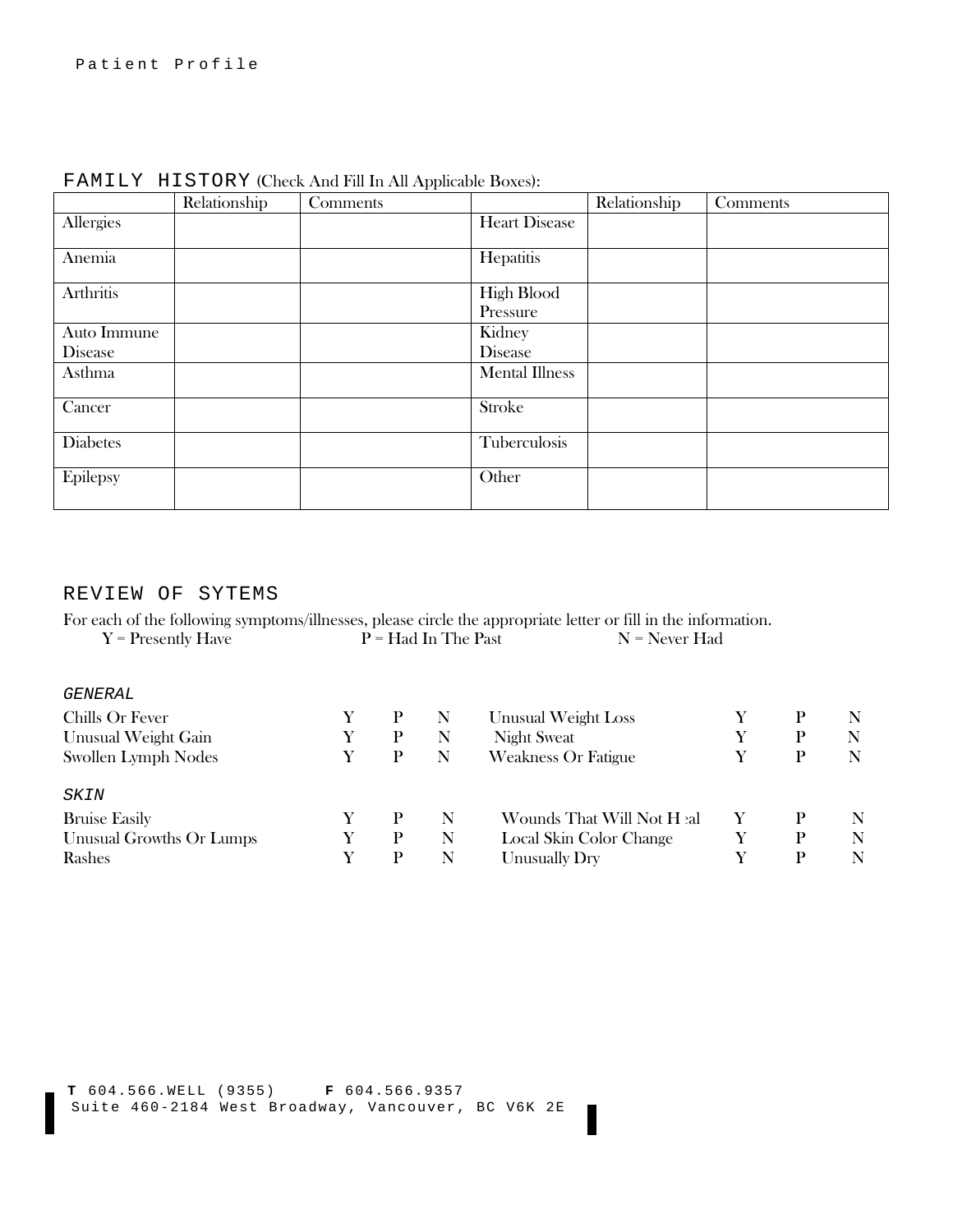# HEAD/EYES/EAR/NOSE/THROAT

| <b>Headache</b>                  | x           | r            | IN          | <b>EXCESSIVE Learing</b> | $\mathbf{r}$ | $\mathbf{r}$ | ΤA |
|----------------------------------|-------------|--------------|-------------|--------------------------|--------------|--------------|----|
| <b>Ringing In Ears</b>           | Y           | $\mathbf{P}$ | $\mathbf N$ | Vertigo                  | Y            | $\mathbf P$  | N  |
| Ear Infection                    | Y           | $\mathbf P$  | N           | Ear Discharge            | Y            | $\mathbf P$  | N  |
| <b>Frequent Colds</b>            | Y           | ${\bf P}$    | N           | <b>Nasal Stuffiness</b>  | Y            | $\mathbf{P}$ | N  |
| Nosebleeds                       | $\mathbf Y$ | $\mathbf{P}$ | N           | Nasal Discharge          | Y            | $\mathbf P$  | N  |
| <b>RESPIRATORY</b>               |             |              |             |                          |              |              |    |
| Cough                            | Y           | $\mathbf{P}$ | N           |                          |              |              |    |
| Sputum/phlegm                    | Y           | ${\bf P}$    | N           |                          |              |              |    |
| Shortness of breath              | Y           | $\mathbf{P}$ | N           |                          |              |              |    |
| GASTROINTESTINAL                 |             |              |             |                          |              |              |    |
| Heartburn                        | Y           | ${\bf P}$    | N           |                          |              |              |    |
| <b>Blood/Tarry Stool</b>         | Y           | $\mathbf P$  | N           |                          |              |              |    |
| Too Much Gas                     | Y           | $\mathbf{P}$ | N           |                          |              |              |    |
| Abdominal Pain                   | Y           | $\mathbf{P}$ | N           |                          |              |              |    |
| <b>Fatty Food Intolerance</b>    | Y           | $\mathbf{P}$ | $\mathbf N$ |                          |              |              |    |
| Constipation                     | Y           | $\mathbf{P}$ | N           |                          |              |              |    |
| Diarrhea                         | $\mathbf Y$ | $\mathbf{P}$ | $\mathbf N$ |                          |              |              |    |
| <b>CARDIOVASCULAR</b>            |             |              |             |                          |              |              |    |
| <b>High Blood Pressure</b>       | Y           | ${\bf P}$    | N           |                          |              |              |    |
| Chest Pain/Tightness             | Y           | ${\bf P}$    | $\mathbf N$ |                          |              |              |    |
| <b>Irregular Heart Beat</b>      | Y           | $\mathbf{P}$ | N           |                          |              |              |    |
| <b>Difficulty Breathing</b>      | $\mathbf Y$ | ${\bf P}$    | N           |                          |              |              |    |
| Leg Muscle Pain After Short Walk | Y           | $\mathbf{P}$ | N           |                          |              |              |    |
|                                  |             |              |             |                          |              |              |    |

#### *GENITOURINARY*

| Painful Urination         |  |  |
|---------------------------|--|--|
| <b>Frequent Urination</b> |  |  |
| <b>Kidney Stones</b>      |  |  |
| <b>Urgent Urination</b>   |  |  |
| Impotence                 |  |  |
| STD or VD                 |  |  |

## *NEUROPSYCHOLOGICAL*

| Seizures                   |  | Depression             |  |  |
|----------------------------|--|------------------------|--|--|
| Poor Memory                |  | <b>Stressed Easily</b> |  |  |
| <b>Easily Anxious</b>      |  | Mood Swings            |  |  |
| Numbness In Any Body Parts |  | Insomnia               |  |  |

| Headache        |  | <b>Excessive Tearing</b> |  |  |
|-----------------|--|--------------------------|--|--|
| Ringing In Ears |  | Vertigo                  |  |  |
| Ear Infection   |  | Ear Discharge            |  |  |
| Frequent Colds  |  | Nasal Stuffiness         |  |  |
| Nosebleeds      |  | Nasal Discharge          |  |  |

Have to get up to urinate \_\_\_\_\_\_\_\_\_\_ times per night.